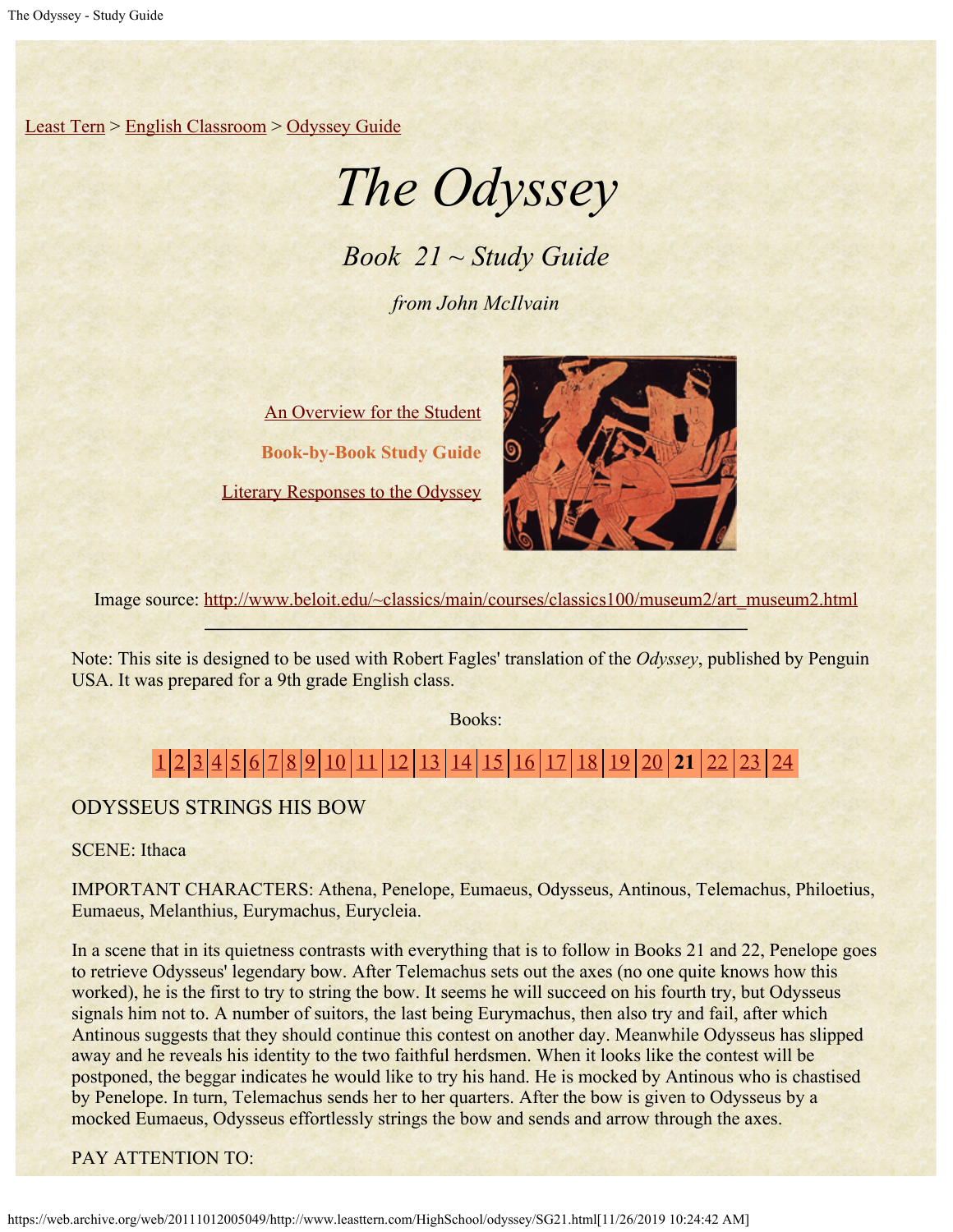- Penelope as she leads up to announcing the contest, especially her emotions as she removes the bow from its hiding place;
- Telemachus' attempt to string the bow;
- Odysseus' shaking his head ("no");
- Odysseus slipping out of the hall during the contest;
- his revealing of his identity to the cowherd (Philoetius) and the swineherd (Eumaeus);
- Antinous' proposal after Eurymachus fails to string the bow;
- Odysseus counter-proposal;
- Antinous' reaction ("Not a shred of sense in your head, you filthy drifter");
- Penelope's reaction to Antinous;
- Telemachus' sending her back to her quarters:
- Eumaeus taking the bow to Odysseus;
- the mockery of the suitors toward both Eumaeus and Telemachus;
- Odysseus stringing the bow.

### QUESTIONS:

- 1. What must the stringer of the bow do with his shot?
- 2. In what way do Telemachus' words after "giving up" show him to be a worthy son?
- 3. What is Antinous' and Eurymachus' reaction to the challenge?
- 4. Melanthius is ordered to do what in order to make the bow easier to bend?
- 5. How does Odysseus prove his identity to the cowherd and the swineherd?
- 6. What is the purpose of the "biography" of the bow?
- 7. Penelope's taking the bow from its hiding place is one of the most moving moments in this part of the poem – why?

Commentary from the translator, Robert Fagles: "In many ways one of the most moving moments in the poem for me is when Odysseus strings his bow at the end of the 21st book. The simile for stringing the bow describes the hero as 'an expert singer skilled at lyre and song' who tunes his harp to a new pitch. That means the bow, the killing instrument, is really a musical instrument at the same time. Story-telling at that point becomes action.

"It's as though Homer were taking his whole narrative art and conferring it upon his hero and saying, all right, take your bow and treat it as a lyre and play a new song. With that lyre-bow Odysseus recomposes his kingdom; he rids it of discordant elements--the suitors--and establishes a new era of harmony. The storytelling image and the whole activity of heroism come together and are one and the same." ([http://www.princeton.edu/pr/news/96/q4/1114fagl.html](https://web.archive.org/web/20111012005049/http://www.princeton.edu/pr/news/96/q4/1114fagl.html))

#### QUOTATIONS TO REMEMBER

She stepped onto a plank where chests stood tall, (60) brimming with clothing scented sweet with cedar. Reaching, tiptoe lifting the bow off its peg, still secure in the burnished case that held it, down she sank, laying the case across her knees, and dissolved in tears with a high thin wail as she drew her husband's weapon from its sheath . . . Then, having wept and sobbed to her heart's content, off she went to the hall to meet her proud admirers, cradling her husband's backsprung bow in her arms, its quiver bristling arrows, shafts of pain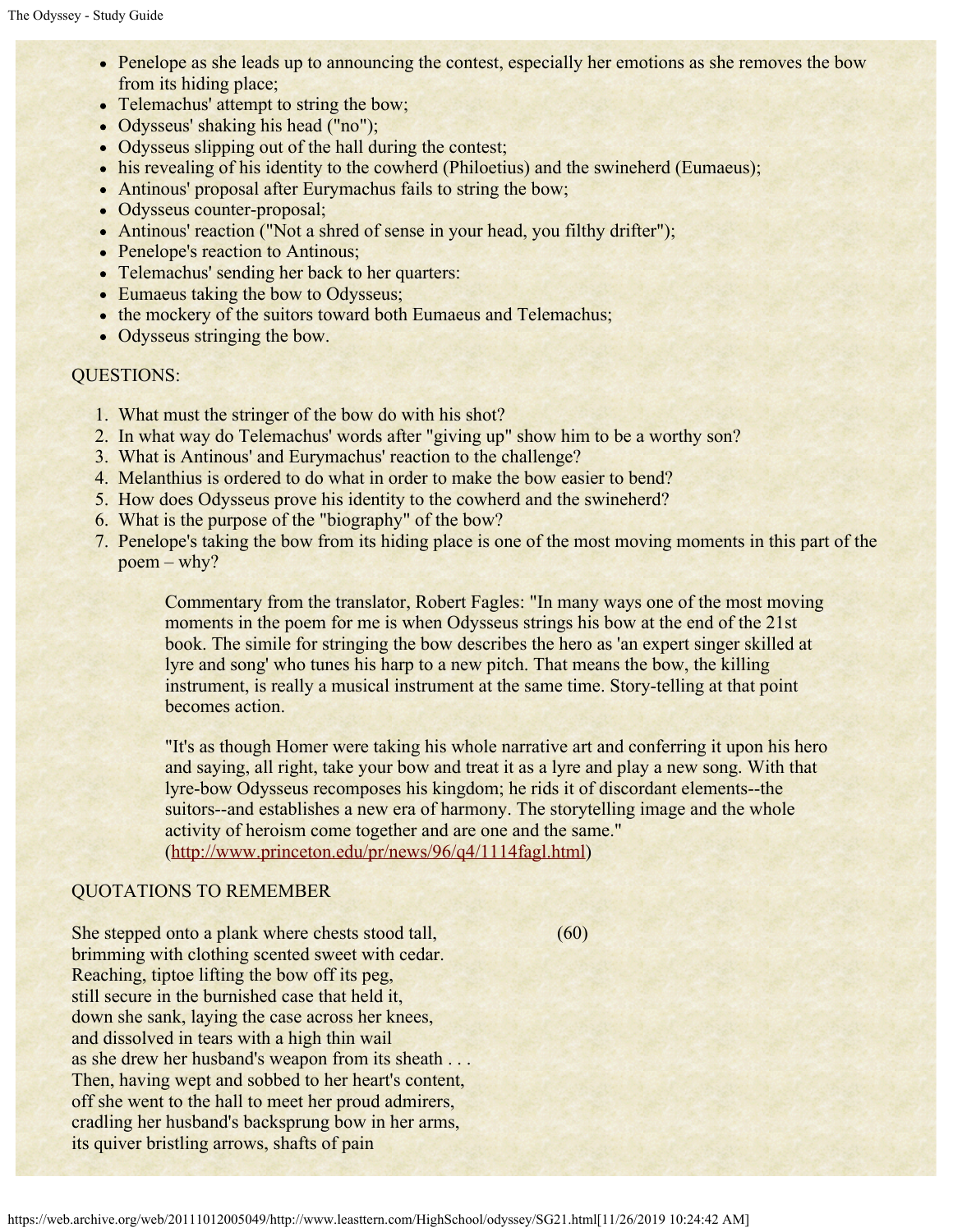"So to arms my gallants! (84) Here is the prize at issue, right before you now! The hand that can string this bow with greatest ease, that shoots an arrow through all twelve axes – he is the man I follow, yes, forsaking this house where I was once a bride, this gracious house so filled with the best that life can offer – I shall always remember it, that I know . . . even in my dreams." *(note the last seven lines are identical to the words Penelope speaks beginning on line 649 in Book 19)*

... and now, struggling with all his might for the fourth time, (146) he would have strung the bow, but Odysseus shook him off. "God help me," the inspired prince cried out, "must I be a weakling, a failure all my life?"

With that (257) pushing back his rags, he revealed the great scar . . . And then the men gazed at it, scanned it, knew it well, broke into tears and threw their arms around their master.

"Listen to me, you me who court the queen, (307) I have to say what the heart inside me urges. I appeal especially to Eurymachus, and you, brilliant Antinous, who spoke so shrewdly now. Give the bow a rest for today, leave it to the gods – at dawn the Archer God will grant a victory to the man he favors most.

 For the moment, give me the polished bow now, won't you? So, to amuse you now I can try my hand, my strength . . . is the old force inside the gnarled limbs?"

"Antinous," watchful Penelope stepped in, (350) "how impolite it would be, how wrong, to scant whichever guest Telemachus welcome to his house. You really think if the stranger . . . strings the bow, he'll take me home and claim me as his bride? *He*'d never dream of such a thing, I'm sure."

 "So Mother, (389) go back to your quarters, tend to your own tasks, the distaff and the loom, and keep the women working hard as well. As for the bow now, men will see to that, but I most of all, I hold the reign of power in this house." Astonished, she took to her own room. She took to heart the clear good sense of what her son had said. Climbing up to the lofty chamber with her women she fell to weeping for Odysseus, her beloved husband till watchful Athena sealed her eyes with welcome sleep. *(note: these lines, except to the bow reference, are identical to those in Book 1, lines 409-420)*

https://web.archive.org/web/20111012005049/http://www.leasttern.com/HighSchool/odyssey/SG21.html[11/26/2019 10:24:42 AM]